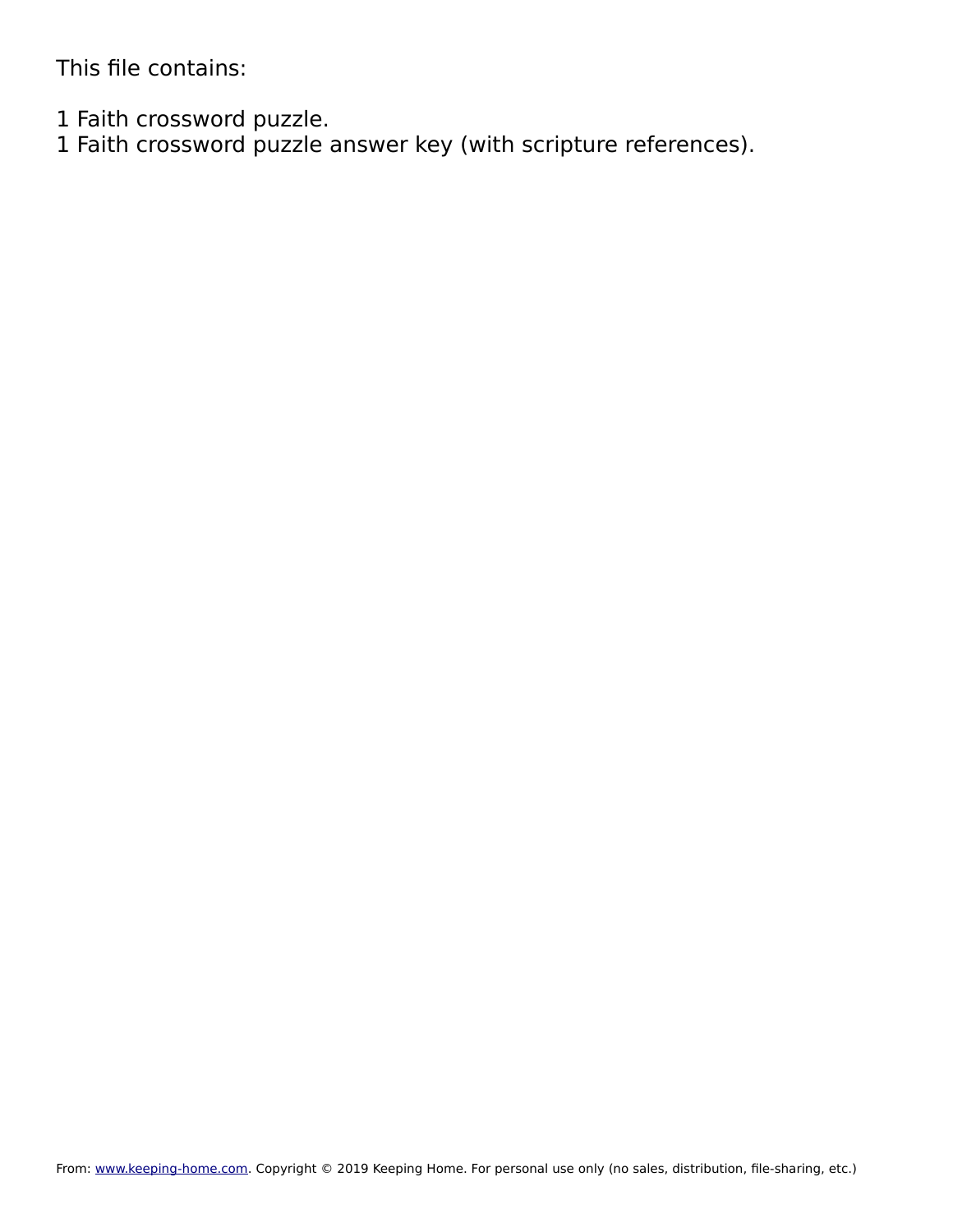## **Faith Crossword Puzzle**

**Important**: In this puzzle, because of the way words criss-cross, some gray areas extend beyond the word corresponding to a particular number.

### **Across**

- 1. Another way of saying "faith."
- 3. Jesus marveled at this man's faith.
- 6. Yet another way of saying "faith."
- 9. This is greater than faith.

11. The disciples wanted Jesus to do this to their faith.

### **Down**

2. What we don't walk by.

4. One of the "weightier matters of the law, " along with faith, that Jesus accused people of omitting.

5. Abraham God.

- 7. The opposite of faith.
- 8. Another opposite of faith.

10. When Jesus said, "According to your

faith be it unto you" what was it that

depended on their faith?

12. This book of the Bible contains "the faith chapter."

| $\mathbf 1$             |                | $\overline{c}$ |        |                         |                |  |        |
|-------------------------|----------------|----------------|--------|-------------------------|----------------|--|--------|
|                         |                |                |        |                         |                |  |        |
|                         |                |                |        | $\overline{\mathbf{4}}$ |                |  |        |
|                         | $\overline{5}$ |                |        |                         | $\overline{7}$ |  |        |
| $\overline{\mathbf{3}}$ |                |                |        |                         |                |  |        |
|                         |                |                |        |                         |                |  |        |
|                         |                |                |        |                         |                |  |        |
| $\bf 6$                 |                |                |        | $\,8\,$                 |                |  |        |
|                         |                |                |        |                         |                |  |        |
|                         |                | $\mathsf 9$    | 10     |                         |                |  | $12\,$ |
|                         |                |                |        |                         |                |  |        |
|                         |                |                |        |                         |                |  |        |
|                         |                |                |        |                         |                |  |        |
|                         |                |                | $11\,$ |                         |                |  |        |
|                         |                |                |        |                         |                |  |        |
|                         |                |                |        |                         |                |  |        |